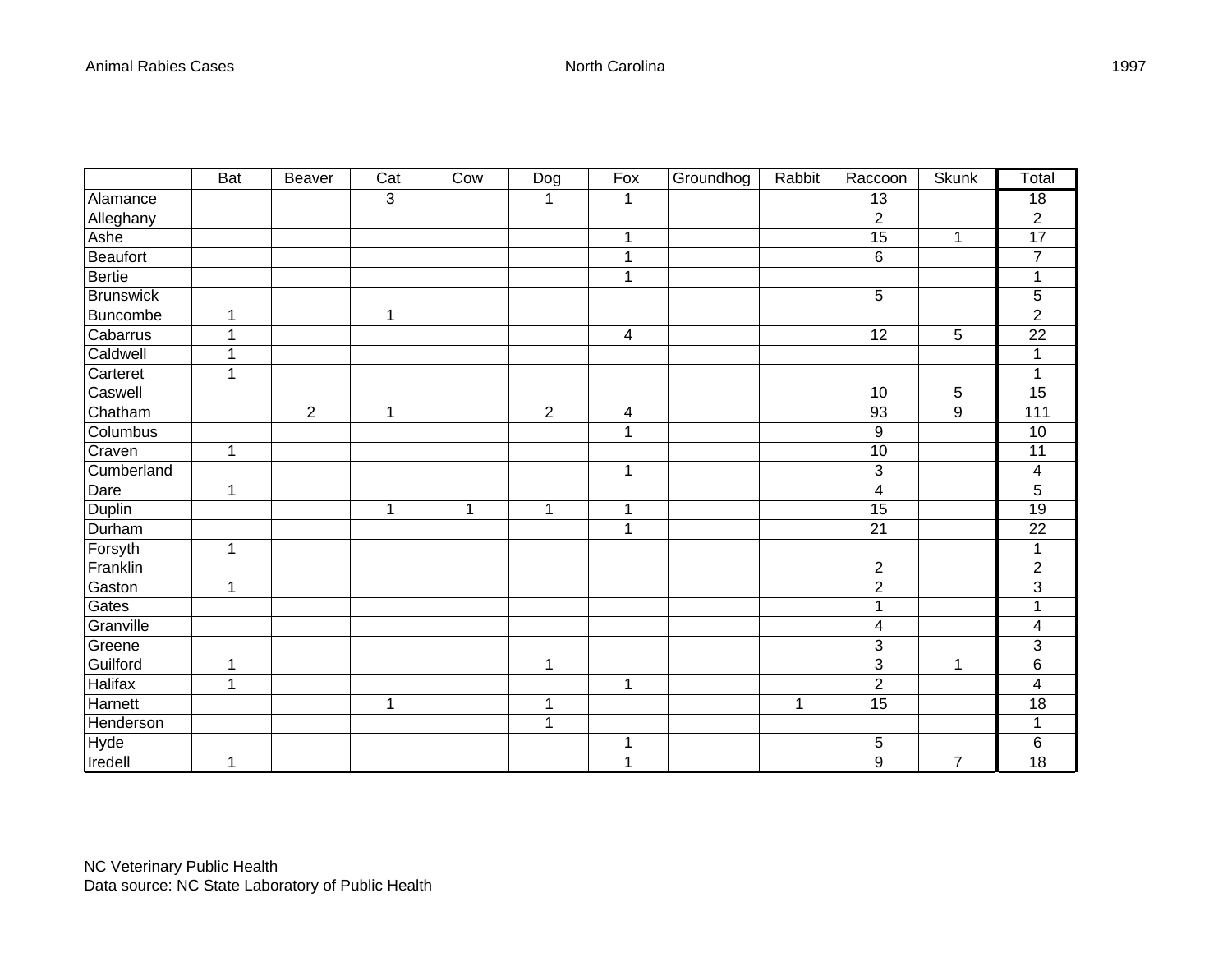|             | <b>Bat</b>     | <b>Beaver</b> | Cat            | Cow | $\overline{Dog}$ | Fox            | Groundhog | Rabbit | Raccoon         | <b>Skunk</b>   | Total           |
|-------------|----------------|---------------|----------------|-----|------------------|----------------|-----------|--------|-----------------|----------------|-----------------|
| Johnston    |                |               | $\mathbf 1$    |     |                  | $\overline{2}$ |           |        | 4               |                | $\overline{7}$  |
| Jones       |                |               |                |     |                  |                |           |        | 5               |                | $\overline{5}$  |
| Lee         |                |               |                |     |                  | 3              |           |        | 9               |                | 12              |
| Lenoir      |                |               | 1              |     |                  | 1              |           |        | $\overline{24}$ |                | 26              |
| Martin      |                |               |                |     |                  |                |           |        | 3               |                | $\overline{3}$  |
| McDowell    |                |               |                |     |                  | 1              |           |        |                 |                | $\mathbf{1}$    |
| Mecklenburg | $\overline{2}$ |               |                |     |                  |                |           |        | 3               |                | 5               |
| Montgomery  | $\overline{2}$ |               |                |     | $\overline{2}$   | 1              |           |        | 22              |                | 27              |
| Moore       |                |               | $\overline{2}$ |     | 1                | 3              |           |        | 29              | $\mathbf{3}$   | 38              |
| <b>Nash</b> |                |               |                |     |                  |                |           |        | $\mathbf{1}$    |                | $\mathbf{1}$    |
| New Hanover |                |               | 3              |     |                  | 3              |           |        | 20              |                | 26              |
| Northampton |                |               |                |     | 1                |                |           |        |                 |                | 1               |
| Onslow      |                |               |                |     |                  |                |           |        | 19              |                | 19              |
| Orange      | 1              |               | $\overline{2}$ |     |                  | 1              |           |        | 92              | 10             | 106             |
| Pamlico     |                |               |                |     | 1                |                |           |        |                 |                | $\mathbf{1}$    |
| Pender      |                |               |                |     |                  |                |           |        | 9               |                | 9               |
| Perquimans  |                |               | 1              |     |                  |                |           |        | 1               |                | $\overline{2}$  |
| Person      | $\mathbf{1}$   |               | 1              |     | 1                |                |           |        | 5               | $\overline{2}$ | 10              |
| Pitt        |                |               |                |     |                  | 1              |           |        | 6               |                | $\overline{7}$  |
| Polk        | 1              |               |                |     |                  |                |           |        |                 |                | $\overline{1}$  |
| Randolph    | 1              |               |                |     |                  | 1              |           |        | 18              | 1              | 21              |
| Richmond    |                |               |                |     |                  |                |           |        | 1               |                | 1               |
| Robeson     |                |               |                |     | 1                |                |           |        | 10              |                | $\overline{11}$ |
| Rockingham  |                |               |                |     | $\mathbf{2}$     |                | 1         |        | 22              | 5              | 30              |
| Rowan       | 1              |               | $\mathbf{1}$   |     |                  | $\overline{2}$ |           |        | 38              | 30             | $\overline{72}$ |
| Rutherford  | $\mathbf{1}$   |               |                |     |                  |                |           |        |                 |                | $\mathbf{1}$    |
| Sampson     |                |               |                |     |                  | 4              |           |        | $\bf 8$         |                | $\overline{12}$ |
| Scotland    |                |               |                |     |                  |                |           |        | $\mathbf 2$     |                | $\overline{2}$  |
| Stanly      |                |               | 1              |     | 1                | $\overline{c}$ |           |        | 4               | $\overline{c}$ | 10              |
| Union       | 1              |               |                |     |                  |                |           |        | 1               | $\mathbf{1}$   | $\overline{3}$  |